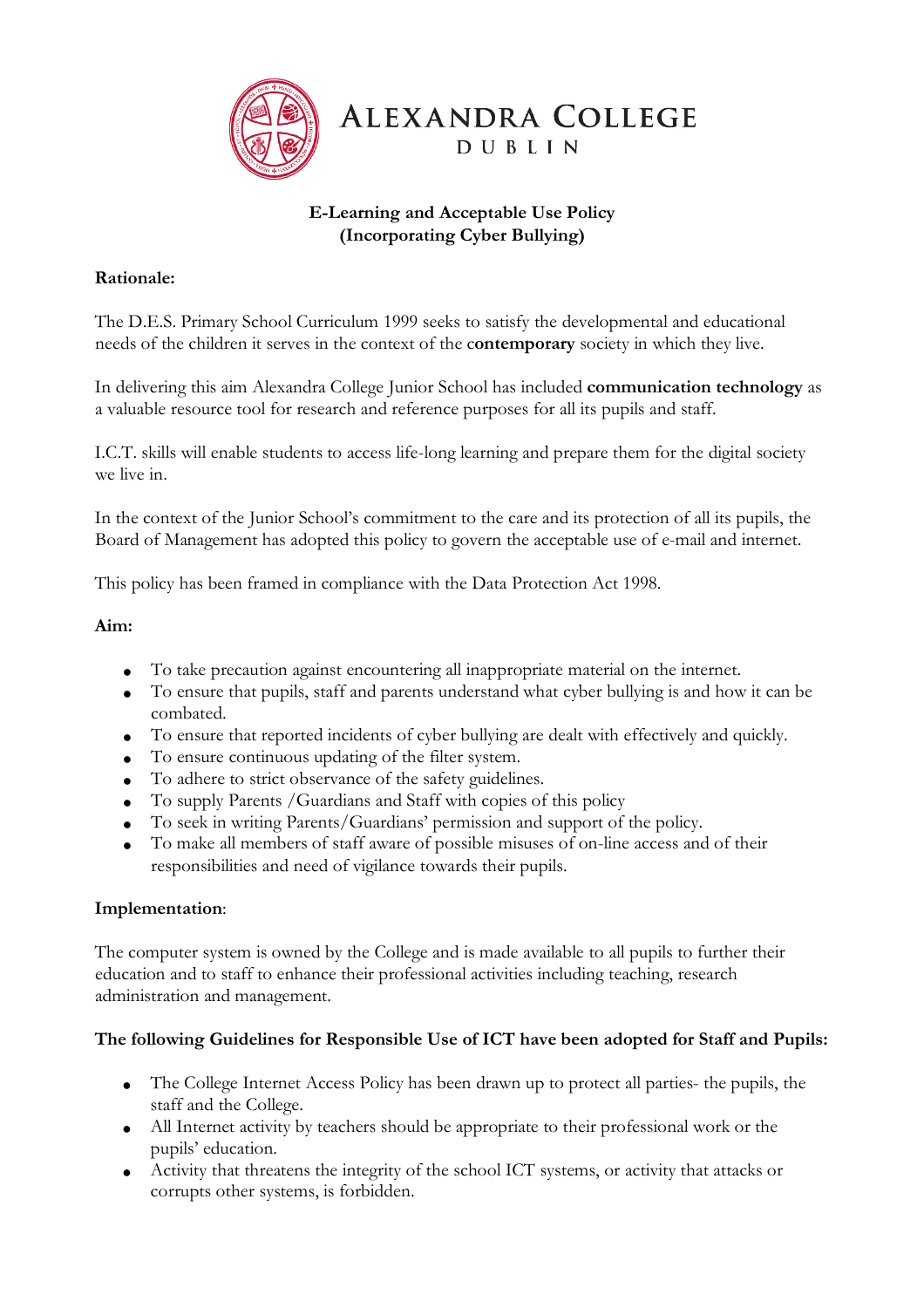- Use of the network to access inappropriate materials such as pornographic, racist or offensive material is prohibited.
- Users are responsible for all e-mail sent and for contacts made that may result in e-mail being received.
- Posting anonymous messages and forwarding chain letters is forbidden.
- All users will only access the system with their own login and password, which is private and secret.
- Use for personal gain, gambling, political purposes or advertising is forbidden.
- Copyright of materials must be respected.
- Personal chat room sessions are prohibited.
- Pupils and staff will sign an Acceptable Use of I.C.T contract.
- Parents will sign an Acceptable Use of I.C.T contract prior to enrolment and discuss its meaning with their daughters.
- Students, parents and staff will be involved in reviewing and revising this policy and school procedures.

## **Pupils' Guidelines:**

To ensure that pupils will benefit from the school's ICT resources all pupils are to adhere to the following guidelines:

- Pupils will not use the Internet to seek, read, print or download any information in any media that would be considered harmful or in anyway detrimental to the health, well- being, or positive development of the pupil by the school staff or by the pupil's parents/guardians.
- Access to E-mail and internet will be only permitted in the presence of an adult (usually the class teacher).
- Staff will ensure that sites are pre-selected, maturity and age appropriate.
- The use of search engines by pupils will be closely monitored or restricted and pupils will be following the agreed search plan as set out by the supervising adult.
- As E-mail can be forwarded or inadvertently be sent to the wrong person, no inappropriate language or offensive messages may be used or sent.
- Pupils should **never give out** personal information such as home address or phone numbers in an e-mail message to unknown person(s)
- Pupils should never make arrangements for unsupervised meeting with another person online without the permission of a teacher/ parent.
- If a pupil receives a message that causes them to feel uncomfortable, it must immediately be reported to the teacher and system administrator**.** On no account should a response be given.
- Passwords will be allocated to each class teacher, no pass words will be given to the pupils.
- Use of email apart from @alexandracollege.ie is prohibited.
- Pupils may not access at any time from the College system, any site blocked by Vicom gateway.

If any of the above rules are broken it may result in a temporary or permanent ban on Internet and /or computer.

All reports of misuse /cyber bullying will be investigated, recorded and stored in the office of the Head of Junior School for regular monitoring.